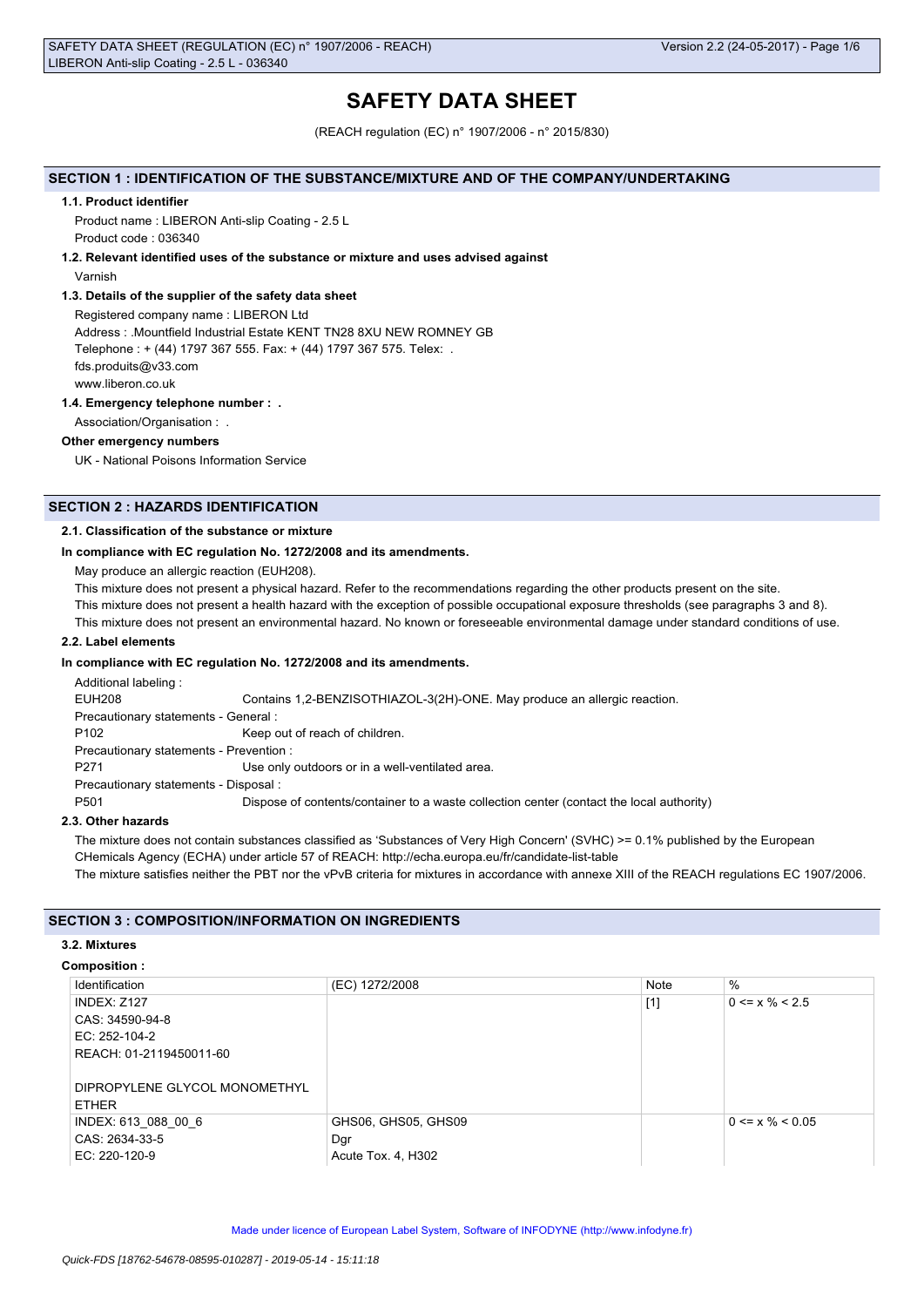|                              | Skin Irrit. 2, H315   |  |  |
|------------------------------|-----------------------|--|--|
| 1,2-BENZISOTHIAZOL-3(2H)-ONE | Skin Sens. 1, H317    |  |  |
|                              | Eye Dam. 1, H318      |  |  |
|                              | Acute Tox. 2, H330    |  |  |
|                              | Aquatic Acute 1, H400 |  |  |
|                              | $M$ Acute = 1         |  |  |
|                              |                       |  |  |

#### **Information on ingredients :**

[1] Substance for which maximum workplace exposure limits are available.

## **SECTION 4 : FIRST AID MEASURES**

As a general rule, in case of doubt or if symptoms persist, always call a doctor. NEVER induce swallowing by an unconscious person.

### **4.1. Description of first aid measures**

### **In the event of exposure by inhalation :**

In the event of an allergic reaction, seek medical attention.

## **In the event of splashes or contact with skin :**

In the event of an allergic reaction, seek medical attention.

## **In the event of swallowing :**

Seek medical attention, showing the label.

### **4.2. Most important symptoms and effects, both acute and delayed**

No data available.

**4.3. Indication of any immediate medical attention and special treatment needed**

No data available.

## **SECTION 5 : FIREFIGHTING MEASURES**

Non-flammable.

## **5.1. Extinguishing media**

### **Suitable methods of extinction**

In the event of a fire, use :

- sprayed water or water mist

- foam

- multipurpose ABC powder
- BC powder
- carbon dioxide (CO2)

#### **Unsuitable methods of extinction**

In the event of a fire, do not use :

- water jet

## **5.2. Special hazards arising from the substance or mixture**

A fire will often produce a thick black smoke. Exposure to decomposition products may be hazardous to health.

Do not breathe in smoke.

- In the event of a fire, the following may be formed :
- carbon monoxide (CO)
- carbon dioxide (CO2)

## **5.3. Advice for firefighters**

No data available.

## **SECTION 6 : ACCIDENTAL RELEASE MEASURES**

## **6.1. Personal precautions, protective equipment and emergency procedures**

Consult the safety measures listed under headings 7 and 8.

## **For first aid worker**

First aid workers will be equipped with suitable personal protective equipment (See section 8).

## **6.2. Environmental precautions**

Contain and control the leaks or spills with non-combustible absorbent materials such as sand, earth, vermiculite, diatomaceous earth in drums for waste disposal.

Prevent any material from entering drains or waterways.

## **6.3. Methods and material for containment and cleaning up**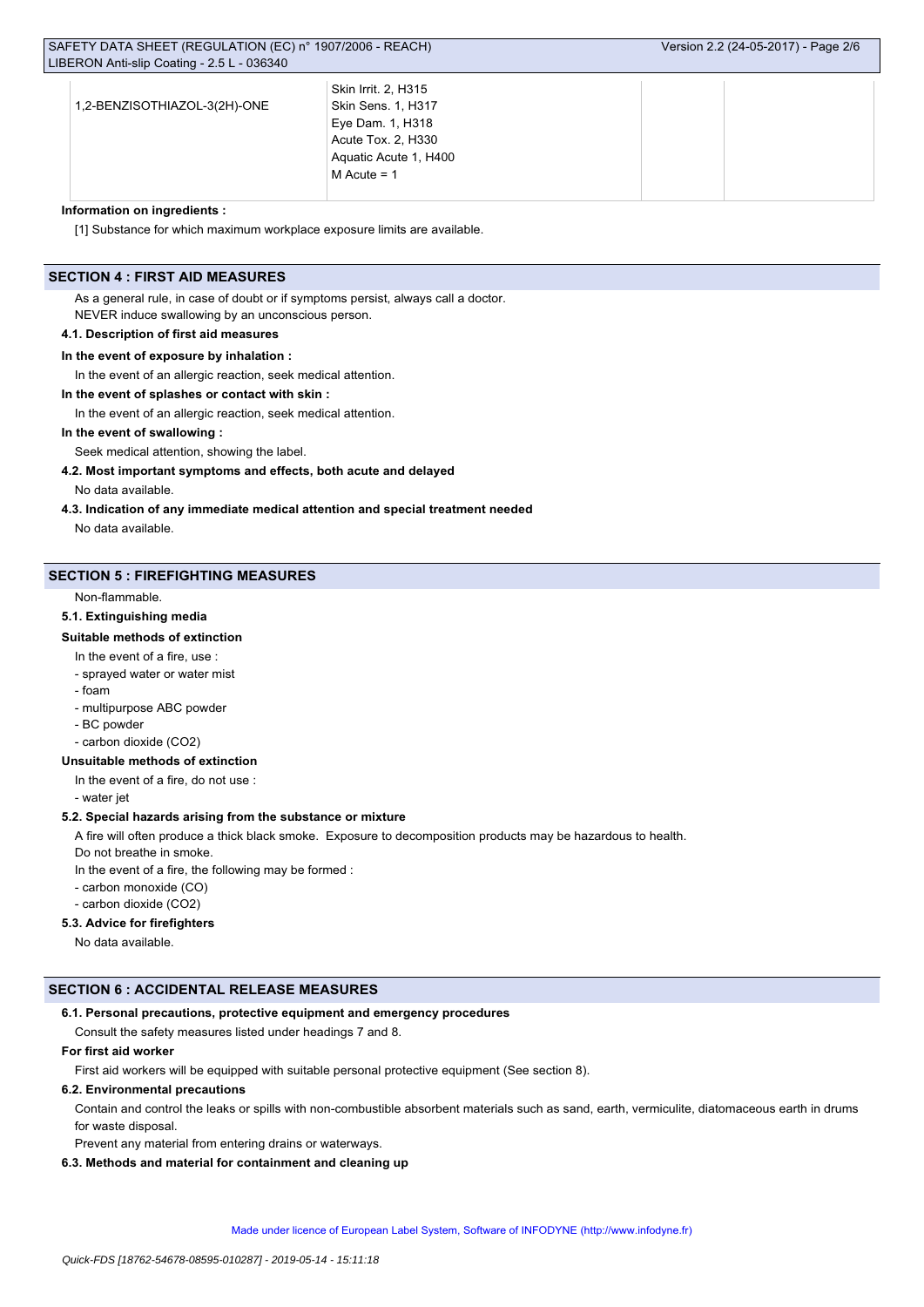Clean preferably with a detergent, do not use solvents.

#### **6.4. Reference to other sections**

No data available.

### **SECTION 7 : HANDLING AND STORAGE**

Requirements relating to storage premises apply to all facilities where the mixture is handled.

#### **7.1. Precautions for safe handling**

Always wash hands after handling.

#### **Fire prevention :**

Prevent access by unauthorised personnel.

#### **Recommended equipment and procedures :**

For personal protection, see section 8.

Observe precautions stated on label and also industrial safety regulations.

#### **Prohibited equipment and procedures :**

No smoking, eating or drinking in areas where the mixture is used.

### **7.2. Conditions for safe storage, including any incompatibilities**

Do not allow to freeze

#### **Storage**

Keep out of reach of children.

#### **Packaging**

Always keep in packaging made of an identical material to the original.

### **7.3. Specific end use(s)**

No data available.

## **SECTION 8 : EXPOSURE CONTROLS/PERSONAL PROTECTION**

### **8.1. Control parameters**

## **Occupational exposure limits :**

- European Union (2009/161/EU, 2006/15/EC, 2000/39/EC, 98/24/EC)

| CAS        | $VME-mq/m3:$                                    | VME-ppm:                                                 | $VLE-mq/m3$ : | $VLE-ppm$ :   | Notes:    |         |  |
|------------|-------------------------------------------------|----------------------------------------------------------|---------------|---------------|-----------|---------|--|
| 34590-94-8 | 308                                             | 50                                                       |               |               | Peau      |         |  |
|            | - France (INRS - ED984 : 2012) :                |                                                          |               |               |           |         |  |
| <b>CAS</b> | VME-ppm :                                       | $VME-mg/m3$ :                                            | $VLE-ppm$ :   | $VLE-mg/m3$ : | Notes:    | TMP No: |  |
| 34590-94-8 | 50                                              | 308                                                      |               |               | $\star$   | 84      |  |
|            |                                                 | - UK / WEL (Workplace exposure limits, EH40/2005, 2007): |               |               |           |         |  |
| <b>CAS</b> | TWA :                                           | STEL:                                                    | Ceiling:      | Definition:   | Criteria: |         |  |
| 34590-94-8 | 50 ppm                                          |                                                          |               | Sk            |           |         |  |
|            | 308 mg/m3                                       |                                                          |               |               |           |         |  |
|            | - Germany - AGW (BAuA - TRGS 900, 21/06/2010) : |                                                          |               |               |           |         |  |
| <b>CAS</b> | VME:                                            | VME:                                                     | Excess        | <b>Notes</b>  |           |         |  |
| 34590-94-8 |                                                 | 50 ppm                                                   |               | 1()           |           |         |  |
|            |                                                 | 310 mg/m3                                                |               |               |           |         |  |

## **8.2. Exposure controls**

#### **Appropriate engineering controls**

Use personal protective equipment that is clean and has been properly maintained.

Store personal protective equipment in a clean place, away from the work area.

Never eat, drink or smoke during use. Remove and wash contaminated clothing before re-using. Ensure that there is adequate ventilation, especially in confined areas.

### **- Eye / face protection**

Avoid contact with eyes.

Use eye protectors designed to protect against liquid splashes

Before handling, wear safety goggles in accordance with standard EN166.

#### **- Hand protection**

Wear suitable protective gloves in the event of prolonged or repeated skin contact.

Type of gloves recommended :

- Natural latex
- Nitrile rubber (butadiene-acrylonitrile copolymer rubber (NBR))
- PVC (polyvinyl chloride)
- Butyl Rubber (Isobutylene-isoprene copolymer)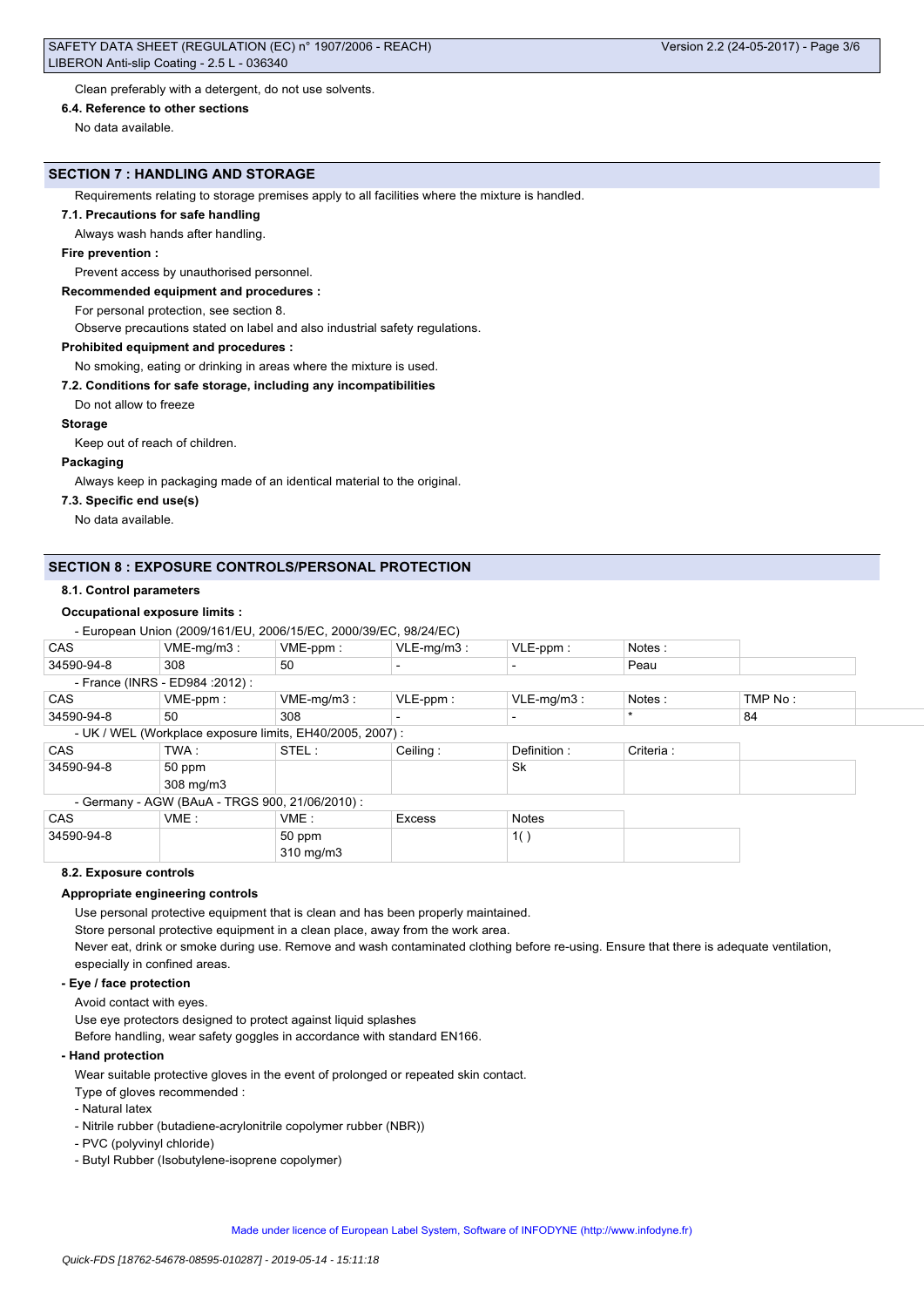### **- Body protection**

Work clothing worn by personnel shall be laundered regularly.

After contact with the product, all parts of the body that have been soiled must be washed.

## **SECTION 9 : PHYSICAL AND CHEMICAL PROPERTIES**

### **9.1. Information on basic physical and chemical properties**

#### **General information :**

| Physical state:                                        | Fluid liquid.   |  |
|--------------------------------------------------------|-----------------|--|
| Important health, safety and environmental information |                 |  |
| $pH$ :                                                 | $8.50$ .        |  |
|                                                        | Slightly basic. |  |
| Boiling point/boiling range:                           | Not relevant.   |  |
| Flash point interval :                                 | Not relevant.   |  |
| Vapour pressure (50°C) :                               | Not relevant.   |  |
| Density:                                               | $1 - 1.1$       |  |
| Water solubility:                                      | Dilutable.      |  |
| Melting point/melting range:                           | Not relevant.   |  |
| Self-ignition temperature :                            | Not relevant.   |  |
| Decomposition point/decomposition range :              | Not relevant.   |  |

## **9.2. Other information**

No data available.

### **SECTION 10 : STABILITY AND REACTIVITY**

#### **10.1. Reactivity**

## No data available.

#### **10.2. Chemical stability**

This mixture is stable under the recommended handling and storage conditions in section 7.

## **10.3. Possibility of hazardous reactions**

#### No data available.

#### **10.4. Conditions to avoid**

Avoid :

### - frost

### **10.5. Incompatible materials**

#### **10.6. Hazardous decomposition products**

The thermal decomposition may release/form :

- carbon monoxide (CO)
- carbon dioxide (CO2)

### **SECTION 11 : TOXICOLOGICAL INFORMATION**

#### **11.1. Information on toxicological effects**

No data available.

## **11.1.1. Substances**

No toxicological data available for the substances.

## **11.1.2. Mixture**

#### **Respiratory or skin sensitisation :**

Contains at least one sensitising substance. May cause an allergic reaction.

## **SECTION 12 : ECOLOGICAL INFORMATION**

#### **12.1. Toxicity**

#### **12.1.1. Substances**

1,2-BENZISOTHIAZOL-3(2H)-ONE (CAS: 2634-33-5) Fish toxicity : Contract to the Duration of exposure : 96 h

Crustacean toxicity : Crustacean toxicity : Crustacean toxicity : Duration of exposure : 48 h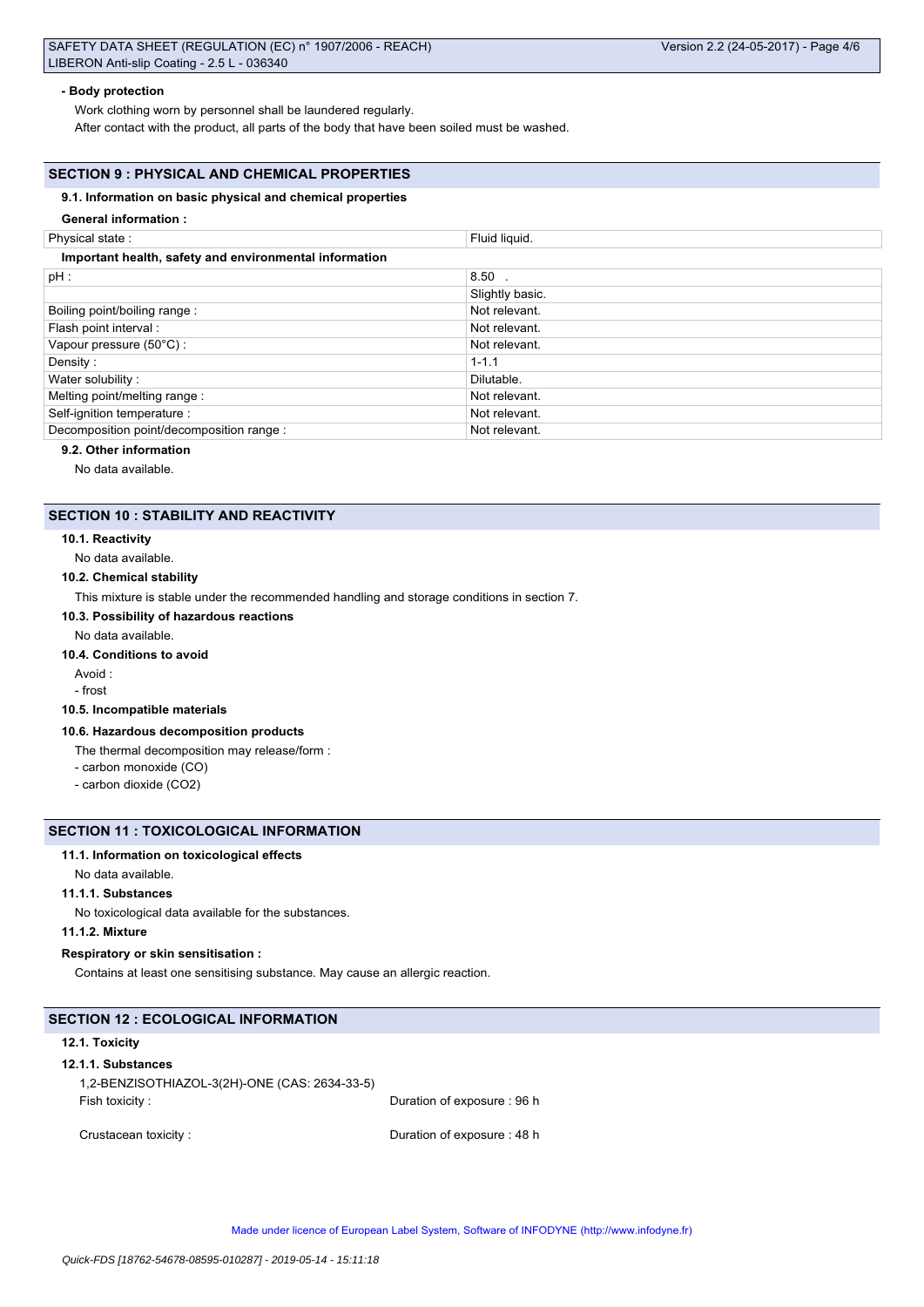NOEC = 1.21 mg/l Species : Daphnia magna Duration of exposure : 21 jours

Algae toxicity :  $\qquad \qquad$  Duration of exposure : 72 h **12.1.2. Mixtures** No aquatic toxicity data available for the mixture. **12.2. Persistence and degradability** No data available. **12.2.1. Substances** 1,2-BENZISOTHIAZOL-3(2H)-ONE (CAS: 2634-33-5) Biodegradability : The Contract of the Rapidly degradable. **12.3. Bioaccumulative potential** No data available. **12.3.1. Substances** 1,2-BENZISOTHIAZOL-3(2H)-ONE (CAS: 2634-33-5) Octanol/water partition coefficient : log Koe = 0.7 OCDE Ligne directrice 117 (Coefficient de partage (n-octanol/eau), méthode HPLC) Bioaccumulation : BIOACCUMULATION ENDING: OCDE Ligne directrice 305 (Bioconcentration: Essai dynamique chez le poisson) **12.4. Mobility in soil** No data available.

**12.5. Results of PBT and vPvB assessment**

No data available.

**12.6. Other adverse effects**

No data available.

## **SECTION 13 : DISPOSAL CONSIDERATIONS**

Proper waste management of the mixture and/or its container must be determined in accordance with Directive 2008/98/EC.

### **13.1. Waste treatment methods**

Do not pour into drains or waterways.

### **Waste :**

Waste management is carried out without endangering human health, without harming the environment and, in particular without risk to water, air, soil, plants or animals.

Recycle or dispose of waste in compliance with current legislation, preferably via a certified collector or company.

Do not contaminate the ground or water with waste, do not dispose of waste into the environment.

## **Soiled packaging :**

Empty container completely. Keep label(s) on container. Give to a certified disposal contractor.

## **SECTION 14 : TRANSPORT INFORMATION**

Exempt from transport classification and labelling.

Transport product in compliance with provisions of the ADR for road, RID for rail, IMDG for sea and ICAO/IATA for air transport (ADR 2013 - IMDG 2012 - ICAO/IATA 2014).

## **SECTION 15 : REGULATORY INFORMATION**

### **15.1. Safety, health and environmental regulations/legislation specific for the substance or mixture**

**- Classification and labelling information included in section 2:**

The following regulations have been used:

- EU Regulation No. 1272/2008 amended by EU Regulation No. 758/2013.
- **Container information:**